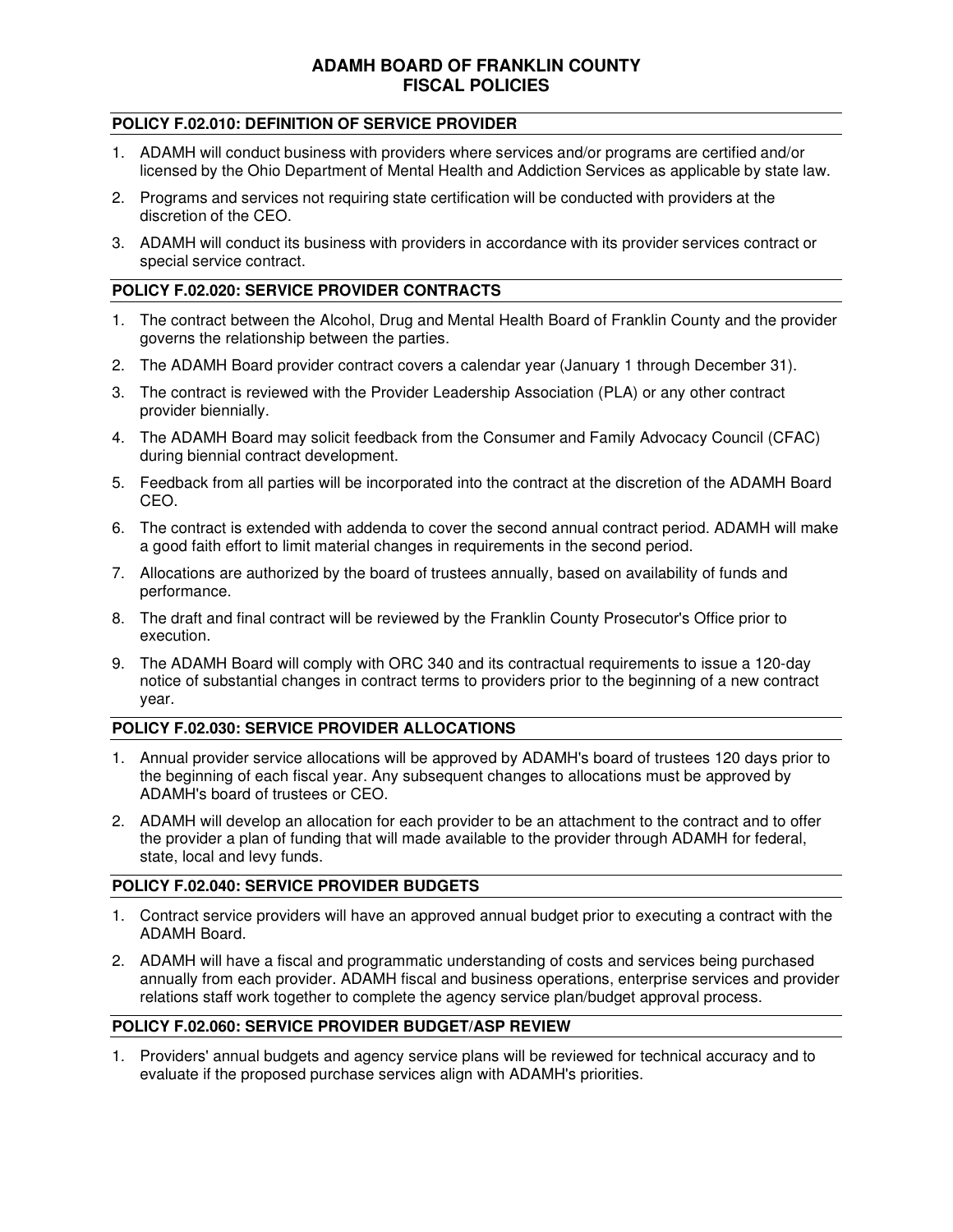# **ADAMH BOARD OF FRANKLIN COUNTY FISCAL POLICIES**

2. A two–tier review process will be used to approve a contract service provider's annual budget and agency service plan prior to executing a contract.

### **POLICY F.02.070: TECHNICAL REVIEW OF PROVIDER BUDGETS**

1. ADAMH fiscal staff will review and approve all contract service provider budgets.

### **POLICY F.02.110: BLOCK GRANT PAYMENTS**

- 1. Block grant funds are paid to providers on receipt of a valid payment request per the ADAMH production reimbursement schedule.
- 2. If a block grant requires encounter claims and is not exempt from the minimum 90% encounter claim threshold, providers will be required to submit encounter claim that meet these minimum benchmarks based on the schedule below before receiving additional reimbursement.
	- a. July request 20% of block grant allocation
	- b. August request 30% of block grant allocation
	- c. September request 40% of block grant allocation
	- d. October request 50% of block grant allocation
	- e. November request 60% of block grant allocation
	- f. December request 70% of block grant allocation
	- g. Final block grant funding request (submitting on or before January 31st of the subsequent year) 90% of block grant allocation

A provider may request reimbursement up to the lesser of the annual allocation or actual annual block grant expense as long as the reimbursement request is substantiated by the minimum accepted encounter claim threshold.

Providers may request an exemption from the minimum values listed in 11.2.3 for select block grants that have seasonal service delivery.

#### **POLICY F.02.120: ADVANCE PAYMENTS**

- 1. The ADAMH Board of Franklin County may provide advance funding to assist providers with cash flow management.
- 2. An advance may be made to a contract provider who has completed all reporting requirements and has been regularly billing claims and block grants. The advance shall be limited to no more than one– twelfth of the provider's discretionary ADAMH services allocation and will only be made when funds are available in the provider's current year's contract allocation. The advance amount may exceed this provision with approval of the CEO.
- 3. The ADAMH Board shall authorize the ADAMH CEO to approve an appropriate provider request by signing a provider agreement, which defines the funding amount, terms of repayment, and that the provider's finances may be subject to further review.
- 4. If the provider requests an advance two or more times in a contract year, ADAMH staff shall notify the ADAMH Board and may recommend a program and fiscal review of the provider's operations.
- 5. Advances are restricted to agencies that execute an ADAMH provider contract.
- 6. Providers who receive advance payments must provide monthly financial statements (including cash flow statements) to the ADAMH Board before advances are approved and for each month while the advance is outstanding.
- 7. The ADAMH Board shall deduct the amount of the advance payment from providers' non–Medicaid claims allocation to repay the advance payment. All advances must be earned within the same fiscal year in which it was given. Unearned advance payments will be billed to providers after annual payment/expenditure reconciliation.